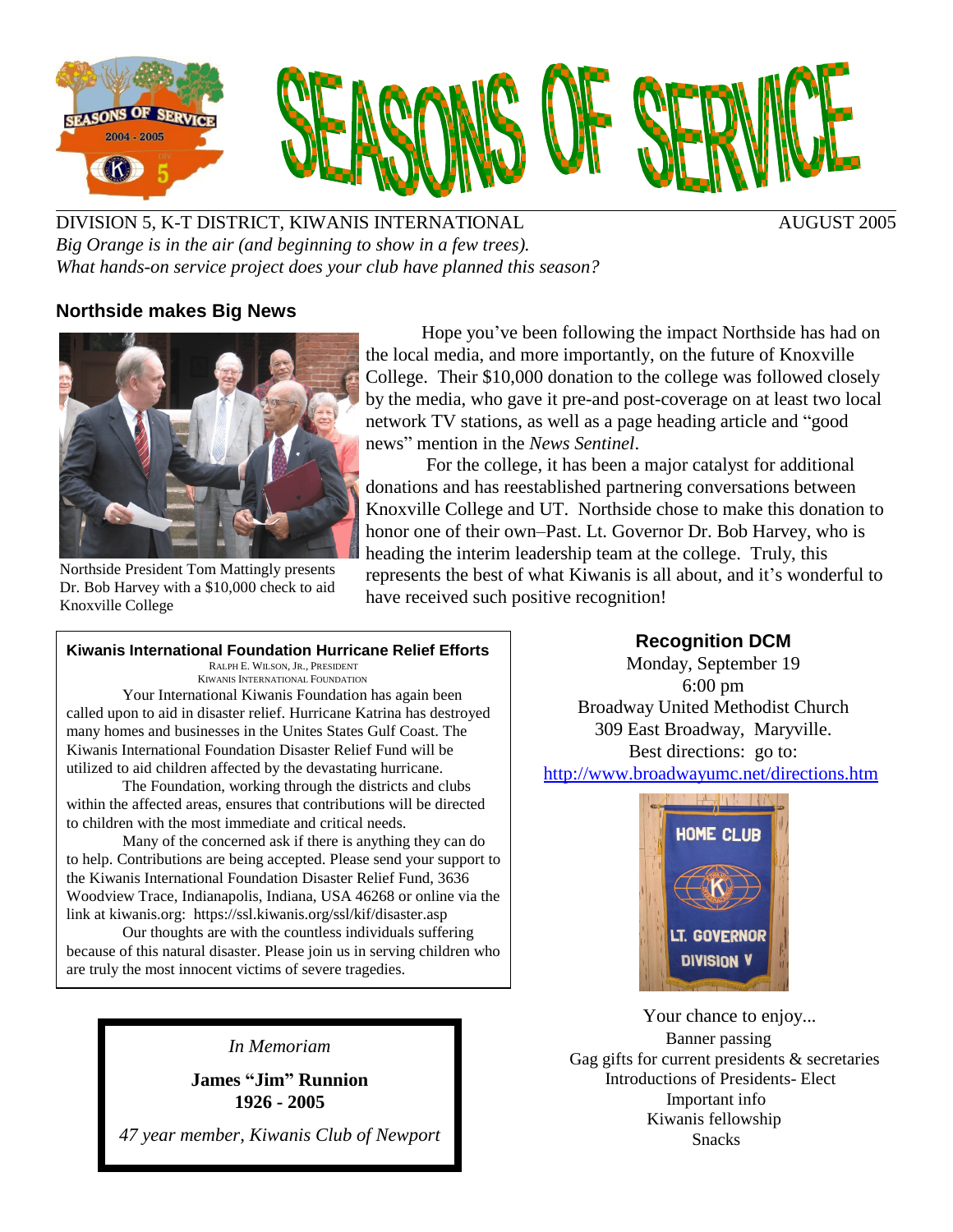# **Final Call for District Convention**

At last count, 10 of 13 clubs in Division 5 (35 Kiwanians plus some guests) were registered for the convention, to be held September 9-11, in Louisville, KY. The early bird deadline has passed, but procrastinators can still register.

The convention promises lots of great seminars, fun activities and incredible Kiwanis fellowship, as well as all that Louisville has to offer.

And don't forget to come early and participate in the Foundation Golf Tournament. The Foundation also benefits from your Silent Auction donations (and high bids). And First Lady Joanne wants your pop tops, which benefit Ronald McDonald House. Finally, don't forget to bring a tri-fold display of all or your club's awesome service projects. See you there!

### **Newport is 85**

Invitations have been sent out to all the clubs to Newport's 85<sup>th</sup> anniversary celebration on September 20. Deadline is September 1. Be sure to make your reservations today! International President Case Van Kleef is the keynote speaker.

### **Key Leader**

Are you familiar with the newest youth program sponsored by Kiwanis? You should be, as it is a "happenin' thing" right in our midst. Or, at least it will be, IF your club supports it NOW.

A Key Leader Week-end is scheduled for September 16-18 at Camp Wesley Woods in Townsend. It cannot happen without more participants. We NEED to spread the word, and provide scholarships for the \$150 registration fee. Our high schoolers deserve this opportunity. Please invite them today, and refer them to key-leader.org. On that site you (and they) can discover that

\* A Key Leader will learn the most important lesson of leadership—leadership comes from helping others succeed.

\* Key Leader is designed to reach students in the middle of the pack as opposed to those a the top of the academic pyramid.

\* Key Leader is designed to begin a process of personal leadership growth and development as opposed to being a weekend event that is forgotten weeks or months later. It will be a life-changing experience.

\* Key Leader is designed to open doors to leaders as young as recent eighth grade graduates. Leadership development shouldn't wait.

\* Key Leader is designed to teach what it means to be a youth leader in three different communities: the local community; the state or national community; and the global community.

# **New Club Building**

Yes, Division 5 has a club under construction. Recruitment has taken place in the East Knoxville (Asheville Highway/Straw Plains area) to form a new club to serve that community. To date approximately 18 potential members have indicated an interest, and others are "on the fence". Enthusiasm for service ran high at their first pre-organization meeting, and volunteers stepped forward to serve on both the nominating and service committees. Their next pre org meeting is set for noon, Wednesday, September 7, at Grizzly's on Asheville Hwy (11E) near the split with 25E. All Division 5 Kiwanians are invited and encouraged to attend that meeting, and share their special Kiwanis moment.



Westown and Bearden High Key Club team up to install "comfy" seats" in Neyland Stadium-a fundraiser for Westown.

# **Upcoming Programs**

Alcoa–NO meeting September 5 Sept 12: Howard Kerr Sep 19: Bob Booker Foothills–NO meeting September 7 Newport–Sept 20 - 85th anniversary (see article) Maryville– Sept 13 - Appalachian Ballet Co Sept. 20: Ellen Berez, Asst DA, Blount Co Northside: Sept 7 - Mike Edwards, Knoxville Area Chamber Partnership Sept 14 - Alice Dollar, Knox Co Newspaper Coop Partnership Sept 21 - Becky Huckaby, McGhee-Tyson Airport, status update

Sept 28 - Kim Trent, Knox Heritage Society, preserving our past East Knox–Sept. 7  $& 14$  - Pre-org (see article) *Be sure to check with any club prior to interclubbing. Many will be having installations which may or may not be on the regular meeting day/time.*